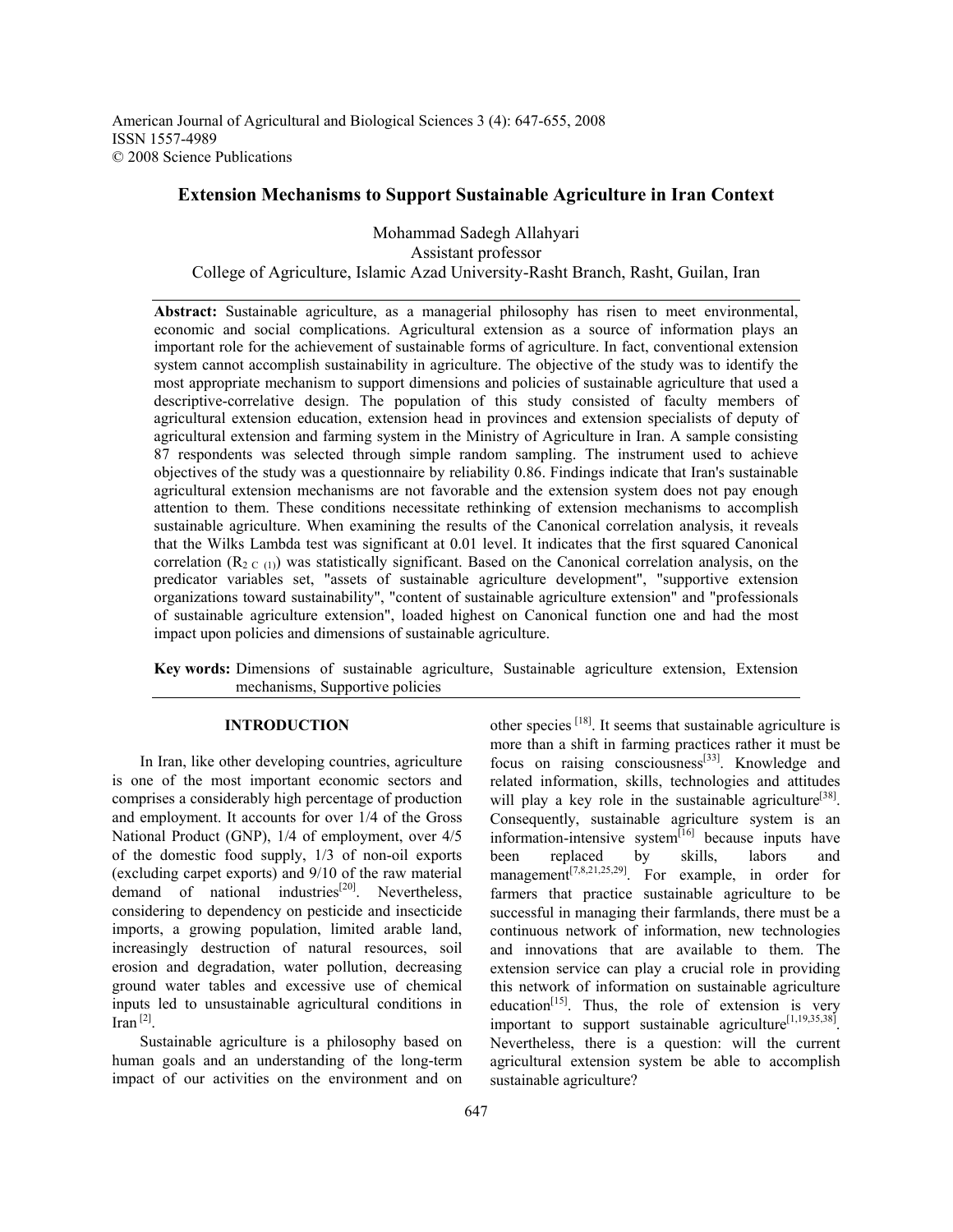In Iran, like many other Middle Eastern countries, a mixed approach is used with a focus on governmental or common extension approaches. In Iran, the Transfer of Technology (ToT) model has been the prevalent practice for developing and spreading innovations. It is based on the assumption that a transfer of technology and knowledge from scientists to farmers will trigger development. Applied to agriculture, this model assumes that farmers' problems can be solved by people and institutions that have this "modern" knowledge. This top-down model creates a rigid hierarchy, which discourages the feedback of information. Researchers work independently of farmers and extension workers, resulting in a poor understanding of farmers and the opportunities and constraints they face. The transfer approach is fragmented, both institutionally and in terms of disciplines. Research concentrates on technology and researchers and extensionists are seen as technical agents. Social competence is not required as complex socio-organizational issues (e.g., land-use regulations, power structures, conflict resolution mechanisms) are neglected or reduced to a technical level<sup>[8, 23]</sup>. It seems that with this system we cannot accomplish to sustainability, because of the traditional roles of transferring and disseminating of agricultural technologies are proving insufficient in today's global context $^{[35]}$ .

 Historically, the rhetoric of agricultural extension worldwide has shifted from an emphasis on production, at the beginning of the century, to productivity (or efficiency) based agriculture, to the more recent philosophy of sustainability $[20]$ . Extension systems have been gradually shifting from a knowledge transfer to a knowledge-share concept and farmers are no longer assumed as the sole recipients of new technology and science, instead, they are now contributing to the learning and teaching processes. The role of agricultural extension agents is also changing from transferring knowledge and technology to consultants, advisors and facilitators of the farmer learning process<sup>[20]</sup>. Pretty<sup>[25]</sup> suggests that we are currently entering an era of social capital, where farmers are now considered to be the potential solution rather than the problem, i.e., the role of individual capacity is paramount. There has been a growing realization that traditional extension methods have not been sufficiently effective in promoting adoption of sustainable agriculture practices<sup>[36]</sup>. On this basis, the main purpose of this paper is to explore new extension mechanism to achieve sustainability. To accomplish this objective, after extensive literature review, we proposed following pattern (Fig. 1).



Fig. 1: Extension mechanisms to support agricultural sustainability

 In this pattern, agricultural extension is seen as an Open Social System. First, we discuss about system perspective. What dose system perspective mean? According to Seepersad<sup>[32]</sup>, first, it emphasizes the need to view a situation as a whole and not as separate parts. Holism is, thus, a recurring theme. Indeed, system performance must be judged not simply in terms of how each part works separately, but in terms of how the parts fit together and relate to each other and in terms of how the system relates to its environment and to other systems in that environment $[30]$ . Second, it recognizes the interactions of components inside the system as well as the effect of the immediate external environment upon the system in the process of transforming inputs to outputs. Finally, the systems perspective also stresses system hierarchy, whereby every system is part of a larger system and is itself composed of sub-system. In this model, forces of change are defined as external environment of system. The changes in the external environment force the extension organizations to make necessary adjustments if they want to continue functioning efficiently. The changes in the working environment, which be called as forces of change, vary in nature and scope, i.e., they could political, technical, economic or social. The effects of these forces of change are very important in dynamism of extension system toward sustainability, since the extension systems are directly or indirectly affected by the changes and, in response, must make internal and external adjustments in order to keep functioning at the same or higher level of efficiency to accomplish sustainability. In this model, the main forces of change, which are affecting or are, abound to affect the existing extension systems are: globalization and market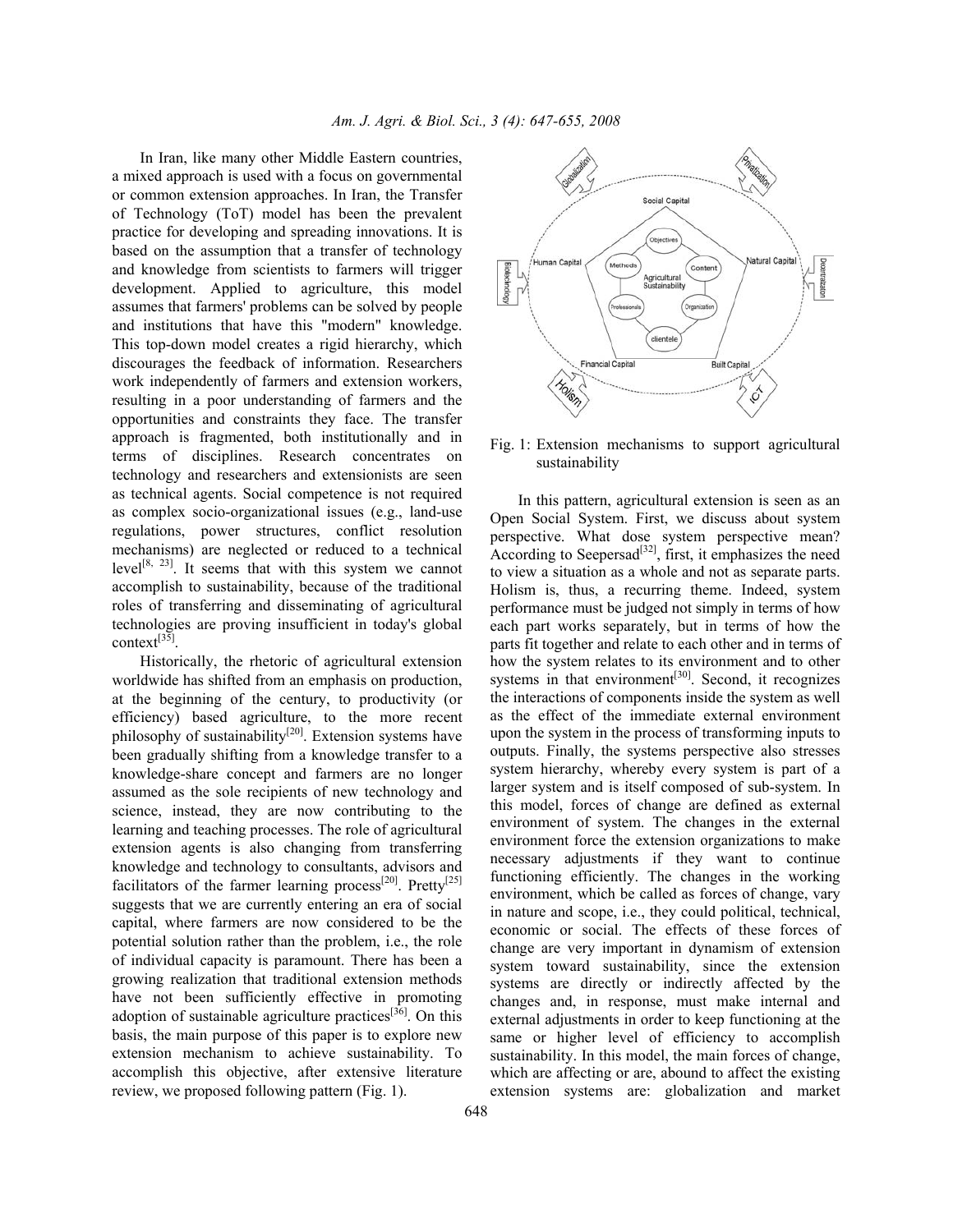liberalization, privatization, decentralization and participation, information and communication technology break-through, biotechnology and genetic engineering and holism perspective.

 Sustainable agriculture systems are situationspecific systems $[41]$ , thus, in order to support them, extension systems should be situation-specific, too<sup>[26]</sup>.The meaning of situation-specific is that sustainable agriculture systems should be acted base on the available assets $^{[37]}$ . In this pattern, we put these assets as the context of extension activities and functions to achieve sustainability, because of the success of extension systems is related to identify assets, assess their vulnerabilities and then take steps either to enhance and strengthen those assets or to reduce vulnerabilities placing stress on those  $assets^{[39,40]}$ . These assets are human capital, social capital, natural capital, financial capital and built (manufactured) capital. Human capital refers to skills, abilities, education, indigenous knowledge and health of community. Social capital refers to the networks both within and outside the community, sense of place and belonging and the extent of opportunities exist for participation in local activities and decision-making. Natural capital refers to the existence and health of environmental assets. Financial capital refers to the financial resources in or available to the community. Built capital refers to community infrastructure<sup>[11,13]</sup>. Each form of capital can enhance the productivity of other forms of capital<sup>[11,12]</sup>. In addition, these assets are sub-system for forces of change and are interacting to them.

 Components of extension system compose the internal part of the model. These components are as similar as the traditional components of extension systems, but based on the new paradigm of development we have defined new functions and objectives for them as they can support sustainability of agriculture. Within this paradigm, we cannot accomplish sustainable agriculture by only using conventional extension methods, rather it requires new kind of learning process that is called facilitation of learning[3,30]. Existing organizational frameworks mitigate against the emergence of the rural and agricultural sustainable development practices and to response to these challenges new network and organizations are emerging, as the key feature of new organizations is decentralization. Currently agricultural extension systems apply group methods, networking for exchanging and sharing information, socially and participatory learning methods etc. to facilitate learning of sustainable agriculture. Objectives of extension system is shifting toward enhancing adaptive

management capacity, emancipation and social capital at local level, building of stakeholder platforms for negotiations, learning processes and food security. At the same time, extension clientele are more varied and shifted from large-scale farmers toward marginal and poor resource farmers, women and local groups. Ecologically sound practices, consequences of biotechnology and genetic engineering, trade liberalization, participation and new communication technologies will compose content of extension programs. Totally, participatory extension and action research approaches, which involved above-mentioned factors, have more ability to accomplish policies and dimensions of sustainable agriculture. Lastly, sustainability of agriculture composes the core of the model and it is an emergent property for the extension systems in changing world.

 Based on the aforementioned pattern, the main purpose of this study was to identify the most appropriate extension mechanisms to support dimensions and policies of sustainable agriculture in Iran context.

## **METRIALS AND METHODS**

**Population and sample:** The study represented descriptive-correlative survey research. The population for this study consisted of 170 faculty members of agricultural extension education, extension head in provinces and extension specialists of deputy of agricultural extension and farming system in the Ministry of Agriculture (*Jihad-e-Keshavarzi*) in Iran. The 87 of them were selected by random sample using the table for determining the sample from given population developed by Bartlett et al.  $\begin{bmatrix} 5 \end{bmatrix}$ . The researchers verified the list before distribution of the survey to control for frame and selection threats to external validity.

**Instrument:** A mailed/e-mailed questionnaire was used to collect the data. Researchers developed this questionnaire. Questions were generated from the literature review. The instrument consisted of six separate sections according to the purpose and objectives of the study. The first section was designed to gather data on personal characteristics of extension specialists. The second section was designed to gather data concerning the necessity of attention on each of components of extension system (objectives, methods, organizations, extension agents and specialists, clientele and content of extension system) to accomplish sustainable agriculture in Iran agricultural extension system from extension specialists' perspective. In the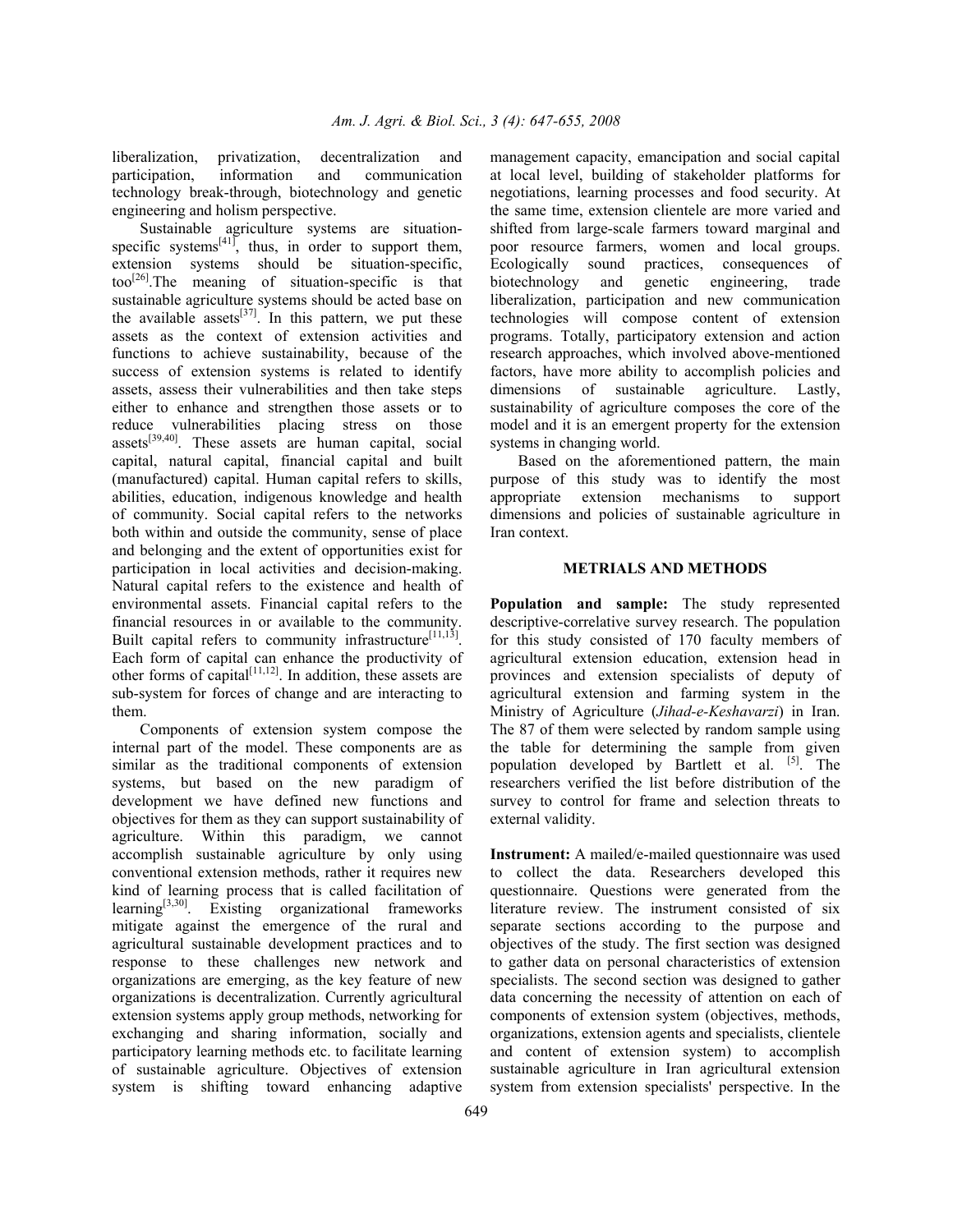third and fourth section were asked respondents to indicate the necessity of attention on each of assets and forces of change, respectively. These sections were about independent variables of research. Dimensions and policies of sustainable agriculture were dependents variables of this study. In section five and six were asked respondents to indicate their degree of agreement regarding the ability of extension system to accomplish dimensions and policies of sustainable agriculture, respectively. Responses for these sections were categorized using a five point Likert - type scale:  $1 =$ very low,  $2 =$  low,  $3 =$  medium,  $4 =$  much and  $5 =$  very much. The mean scores were used for later analysis (Canonical Analysis). An expert panel assessed the content validity of questionnaire. The panel included faculty members from Department of Agricultural Extension Education, The Islamic Azad University-Tehran Science and Research branch and Tarbiat Modares University. Each of the experts on the panel was asked to examine the instrument for content, clarity, wording, length, format and overall appearance. Questionnaire reliability was estimated by calculating Cronbach's alpha. Reliability of the overall instrument was estimated at 0.86, which can be regarded as sufficient.

**Data collection and analyses:** The data were collected between October 2006 and March 2007 through a questionnaire mailed or e-mailed to the 100 agricultural extension professionals. Those who failed to respond were sent a follow-up letter. Seventy nine agricultural extension professionals returned questionnaires yielding an overall response rate of 79%. An early versus late respondent comparison was made to determine if no responses was a threat to validity of the study<sup>[22]</sup>. Using this procedure, no statistically significant differences between the groups were found. Therefore, findings from this study are assumed generalizable to the population from which it was drawn. Data collected were analyzed using the Statistical Package for the Social Sciences (SPSS, 14). Appropriate descriptive statistics such as mean scores and standard deviations were used to analysis the data generated. Inferential statistics such as Pearson correlation, Canonical Correlation were used to analysis data.

#### **RESULTS AND DISCUSSION**

 The ages of the respondents ranged from 25-63. The mean age was 38 (SD = 8.87, N = 79). The majority (39.2%,  $n = 31$ ) of respondent were 31-40 years old. Most of the respondents in the study were male (93.7%) and only five persons (6.3%) were female. The years of experience of respondents ranged from 2-30. The mean years served in extension were 12.4 (SD =  $8.75$ ). Nearly one-third of agricultural extension professionals (29.1%) had served in extension for 1-5 years. 29.1% of extension specialists had a doctoral degree in agricultural extension and education discipline and  $62\%$  (n = 49) of respondents were a masters degree holders. only 8.9% of extension specialists had a bachelor's degree  $(n = 7)$ . 35.4% of respondents ( $n = 28$ ) were faculty members and 15.25%  $(n = 12)$  had a managerial position. Remain were extension experts (49.35%). 35.4% of respondents worked at universities, 27.8% (n = 22) worked at agriculture ministry.  $29.1\%$  (n = 23) of extension specialists worked in agricultural extension services at province level and remain worked at county level  $(6.3\%)$ .

 Based on the descriptive findings, objectives of extension system was the most important component for the achievement of sustainable agriculture  $(M =$ 4.54,  $SD = 0.45$ ). Empowerment, food security and enhancing adaptive management capacity can be addressed as the first objectives for the extension system to achieve sustainability in Iran's agriculture. In the next step, extension professionals ( $M = 4.48$ , SD = 0.54) and content of extension programs  $(M = 4.48, SD)$  $= 0.54$ ) had the highest roles to accomplish agricultural sustainability. Iranian agricultural extension experts believed that to generate a proper context for development of sustainable agriculture, in first step, extension system should be paid attention to create or strengthen human capital at very much level and in second step, it should be attention to social capital. The existence and health of environmental assets, financial and built assets were in the next steps, respectively. Regarding forces of change, 92.4% of respondents were ranked holism perspective as the first challenge for the extension rethinking toward sustainable agriculture. They reported new Information and Communication Technologies (ICT)  $(M = 4.53, SD = 0.82)$  and participation and decentralization  $(M = 4.51, SD =$ 0.72) as the future important challenges to design sustainable extension system in Iran context. In addition, the relatively lowest item mean value ( $M =$ 4.05,  $SD = 0.96$  in this area was reported for the privatization (Table 1).

 There were two groups of dependent variables in this study: supportive policies of sustainable agriculture<sup>[4,25]</sup> and dimensions of sustainable agriculture<sup>[41]</sup>. The mean value of the overall (summated across the 24 items) perceptions of the extension experts regarding the ability of extension system to achieve supportive policies of sustainable agriculture was 4.28, the standard deviation was 0.65.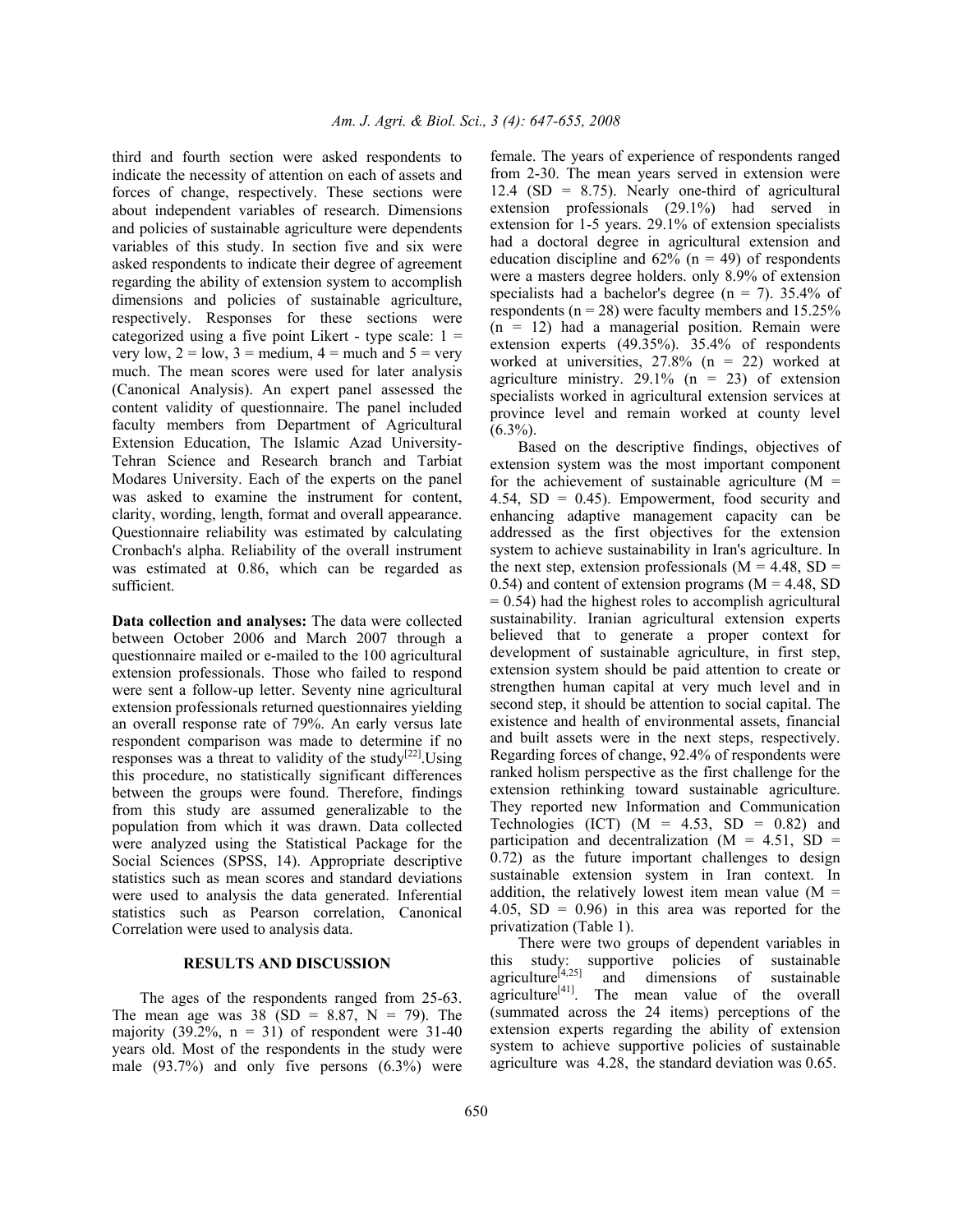| Variables                       | $Y_1$ | $Y_2$                    | $X_1$ | $X_2$ | $X_3$ | $X_4$ | $X_{5}$ | $X_6$ | $X_7$ | $X_{\rm s}$ | Mean | SD.  |
|---------------------------------|-------|--------------------------|-------|-------|-------|-------|---------|-------|-------|-------------|------|------|
| <b>Criterion variables set</b>  |       |                          |       |       |       |       |         |       |       |             |      |      |
| $Y_1$                           | --    | 0.49                     | 0.37  | 0.37  | 0.43  | 0.60  | 0.64    | 0.57  | 0.61  | 0.56        | 4.28 | 0.65 |
| $Y_{2}$                         |       | $\overline{\phantom{m}}$ | 0.47  | 0.47  | 0.47  | 0.57  | 0.38    | 0.55  | 0.79  | 0.37        | 4.45 | 0.71 |
| <b>Predicator variables set</b> |       |                          |       |       |       |       |         |       |       |             |      |      |
| $X_1$                           |       |                          | --    | 0.67  | 0.66  | 0.62  | 0.51    | 0.55  | 0.51  | 0.14        | 4.54 | 0.45 |
| $X_2$                           |       |                          |       | $- -$ | 0.51  | 0.54  | 0.43    | 0.43  | 0.44  | 0.18        | 4.30 | 0.52 |
| $X_3$                           |       |                          |       |       | --    | 0.74  | 0.61    | 0.64  | 0.58  | 0.36        | 4.42 | 0.49 |
| $X_4$                           |       |                          |       |       |       | --    | 0.8     | 0.79  | 0.62  | 0.42        | 4.45 | 0.49 |
| $X_5$                           |       |                          |       |       |       |       | $- -$   | 0.79  | 0.48  | 0.43        | 4.48 | 0.54 |
| $X_6$                           |       |                          |       |       |       |       |         | $- -$ | 0.52  | 0.38        | 4.48 | 0.54 |
| $X_7$                           |       |                          |       |       |       |       |         |       | --    | 0.41        | 4.36 | 0.72 |
| $X_8$                           |       |                          |       |       |       |       |         |       |       | --          | 4.36 | 0.85 |

*Am. J. Agri. & Biol. Sci., 3 (4): 647-655, 2008* 

| Table 1: Descriptive statistics of predicator and criterion variables in Canonical Correlation Analysis |  |  |  |  |
|---------------------------------------------------------------------------------------------------------|--|--|--|--|
|                                                                                                         |  |  |  |  |

 $Y_1$ : Supportive policies of sustainable agriculture,  $Y_2$ : Dimensions of sustainable agriculture,  $X_1$ : Objectives of extension system,  $X_2$ : Clientele of extension system, X<sub>3</sub>: Extension methods, X<sub>4</sub>: Supportive extension organizations, X<sub>5</sub>: Professionals of extension, X<sub>6</sub>: Content of extension programs,  $X_7$ : Assets of sustainable agriculture and  $X_8$ : Forces of change

This overall value indicates that the extension experts generally had a positive perception toward the ability of extension system to achieve supportive policies of sustainable agriculture. Assessment of respondents replies regarding the ability of extension system to achieve dimensions of sustainable agriculture (environmental, economic and social) indicated that the economic dimension had the highest mean value (M = 4.52,  $SD = 0.60$ . The second highest area mean value  $(M = 4.48, SD = 0.70)$  was the environmental dimension. From extension professionals' viewpoints the ability of extension system to achieve social dimension was in third rate ( $M = 4.34$ , SD = 0.84).

 The main objective of this study was to describe the relationship of forces of change, assets and components of extension system to dimensions and policies of sustainable agriculture. This objective was met by using the Canonical correlation procedure. Canonical correlation analysis, a technique that allows for the investigation of multiple independent variables effects upon multiple dependent variables<sup>[31]</sup>. Canonical correlation is considered to be the general model on which many other multivariate techniques are based because it can use both metric and nonnumeric data for either the dependent or independent variables<sup>[14,17]</sup>. In addition, The Canonical correlation analysis can be applied to determine the impacts of forces of change, assets and components of extension system as independent variables upon dimensions and policies of sustainable agriculture as dependent variables. Before starting the canonical analysis, a correlation analysis was carried out to avoid problems with multicolinearity. Since correlations between the eight predictors did not exceed 0.8, we kept all predictors in the canonical analysis[28]. As seen in Table 1, of the intercorrelations among the predicator variables set, high correlations<sup>[9]</sup> were found between Supportive extension organizations and Extension methods  $(r = 0.74)$  and extension Table 2: Canonical correlation analysis

|   |       | Function Eigen value Canon. Corre. Canon. Corr. <sup>2</sup> F |       |            |
|---|-------|----------------------------------------------------------------|-------|------------|
|   | 3.88  | 0.899                                                          | 0.795 | 13.8 0.000 |
| 2 | 0.385 | 0.527                                                          | 0.278 | 3.8 0.001  |

Professionals and Supportive organization  $(r = 0.8)$ . In addition, moderate to high correlations $[9]$  were discovered between other predicator variables set, from  $r = 0.37$  to  $r = 0.67$ . Substantial correlations were also discovered between Dimensions of sustainable agriculture and Assets of sustainable agriculture  $(r =$ 0.79). The lowest correlations were found between Dimensions of sustainable agriculture and Forces of change  $(r = 0.37)$ , but Supportive policies had the highest correlations with Extension professionals  $(r =$ 0.64). Moderate correlations were discovered between Supportive policies and Dimensions of sustainable agriculture  $(r = 0.49)$ . The matrix of correlation indicated that interactions between different parts of the model as a mechanism for extension system toward sustainability were significant and underpins the necessity of attention to system perspective in sustainability issues.

 Table 2 indicates two functions (two pairs of varieties) were derived yielding various canonical correlation scores. When examining the results of the canonical correlation analysis, it reveals that the Wilks Lambda test was significant at 0.001 level. It indicates that both squared canonical correlation  $(R^2_{\text{C(1)}})$  and  $R^2$ <sub>C(2)</sub>) were statistically significant. In addition, following the  $10\%$  rule of thumb<sup>[6,10]</sup>, both squared canonical correlation coefficient ( $R^2_{\text{c}(1)} = 0.795$  and  $R^2$ <sub>c(2)</sub> = 0.278) were more than 0.1 and were meaningful, too (Table 2).

 Canonical weights (standardized canonical coefficients) were used as indices of the relative importance of a variable to the function. The researchers selected the variables, which indicated a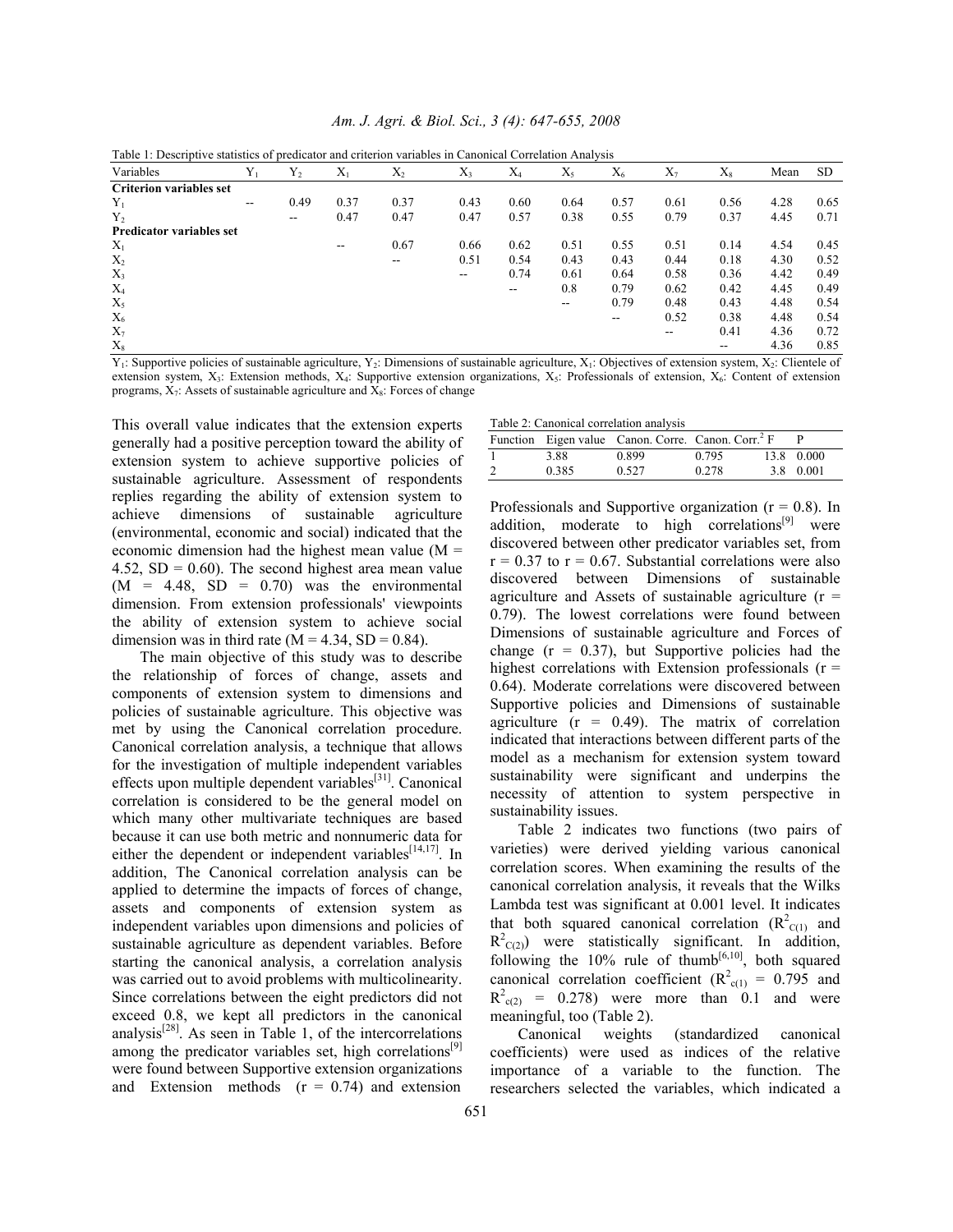|                                                                | Canonical Root 1 |       | Canonical Root 2 |          |  |
|----------------------------------------------------------------|------------------|-------|------------------|----------|--|
| Variables                                                      | b                | S     | b                | s        |  |
| <b>Criterion variables set:</b>                                |                  |       |                  |          |  |
| Supportive policies of sustainable agriculture                 | 0.434            | 0.748 | $-1.063$         | 0.621    |  |
| Dimensions of sustainable agriculture                          | 0.713            | 0.926 | 0.90             | 0.378    |  |
| <b>Predicator variables set:</b>                               |                  |       |                  |          |  |
| Objectives of sustainable agriculture extension system         | $-0.019$         | 0.558 | 0.041            | 0.056    |  |
| Clientele of sustainable agriculture extension system          | 0.134            | 0.552 | 0.121            | 0.055    |  |
| Supportive extension methods for sustainable agriculture       | $-0.207$         | 0.588 | 0.104            | $-0.066$ |  |
| Supportive extension organizations for sustainable agriculture | 0.119            | 0.748 | 0.119            | $-0.240$ |  |
| Sustainable agriculture extension professionals                | $-0.140$         | 0.611 | $-0.367$         | $-0.646$ |  |
| Content of sustainable agriculture extension programs          | 0.360            | 0.722 | 0.489            | $-0.215$ |  |
| Assets of sustainable agriculture development                  | 0.708            | 0.935 | 0.456            | 0.131    |  |
| Forces of change                                               | 0.201            | 0.570 | 0.422            | $-0.439$ |  |
| PV                                                             |                  | 0.451 |                  | 0.098    |  |
| Redundancy                                                     |                  | 0.585 |                  | 0.073    |  |
| $R_{C}^{2}$                                                    |                  | 0.795 |                  | 0.278    |  |

Table 3 summary of canonical correlation analysis

Note:  $b =$  standardized canonical coefficient,  $s =$  structure coefficient

relatively high coefficient in relation to the other variables within a given function. Table 3 indicates that for the criterion variable set, "Dimensions of sustainable agriculture" was most important (0.713) for canonical function 1. For the predicator variable set "Assets of sustainable agriculture", (0.708) and "Content of extension programs" (0.360) were relatively important for function 1.

 The structure coefficients can be interpreted in a manner identical to factor interpretation in factor analysis. The rule of thumb<sup>[6,10,24,27]</sup> is to treat as meaningful structure coefficients, which are equal to or greater than 0.3. The magnitude of the structure coefficients were interpreted following guidelines: 0.25 or lower, Low, 0.25-0.64, Moderate and 0.65 or greater, High. On the criterion variable set, both "Dimensions of sustainable agriculture" (0.926) and "Supportive policies" (0.748) variables loaded highest on canonical variate 1. Of the predicator variable set, "Assets of sustainable agriculture" (0.935), "Supportive extension organizations" (0.748) and "Content of extension programs" (0.722) loaded highest on canonical function 1 (Table 3). Since in function 2, most of the structure coefficients were less than 0.3, this function was not important and we did not interpret this function.

 Based on the findings, the degree of attention to assets as a context for development of sustainable agriculture had the most effect to accomplish criterion variables. Human and social capitals are the most important capitals among the assets of sustainable agriculture. In the first step, thus, for the achievement of dimensions and policies of sustainable agriculture, extension system should be paid more attention to

create or reinforce of human capital. Human capital encompasses skills, abilities, education, indigenous knowledge, improved nutrition and health of community. Then, it can be concluded that emphasizing on the farmers skills and education is the most important role for extension systems toward accomplishment of the sustainability. This educating should be focused on the interrelationship among agricultural production, food security, population and environment and the agro-ecological practices. The supportive extension organizations was the second predicator variable that had effective role to achieve dimensions and policies of sustainable agriculture. The results revealed that the best characteristics for supportive organizations regarding sustainable agriculture were: attendance of farmers associations, collaboration among research, extension-education organizations, farmers' associations, NGOs, rural credit agencies and transportation companies, learning organizations and emergence of pluralistic approaches and inter-institution linkages (collaboration among public sector, private sector and NGOs), respectively $[2]$ . In addition, all of these characteristics are symbols of social capital too<sup>[34]</sup>. Extension systems should be provided suitable content for the extension program to support sustainability. This content must be selected based on the need assessment ,and the subjects can be included in extension programs are interrelationship among agricultural production, food security, population and environment, agro-ecological practices, problem solving, decision making, management, accounting, group dynamics, leadership, participation, gender sensitiveness, applicable of information technology and networking, etc.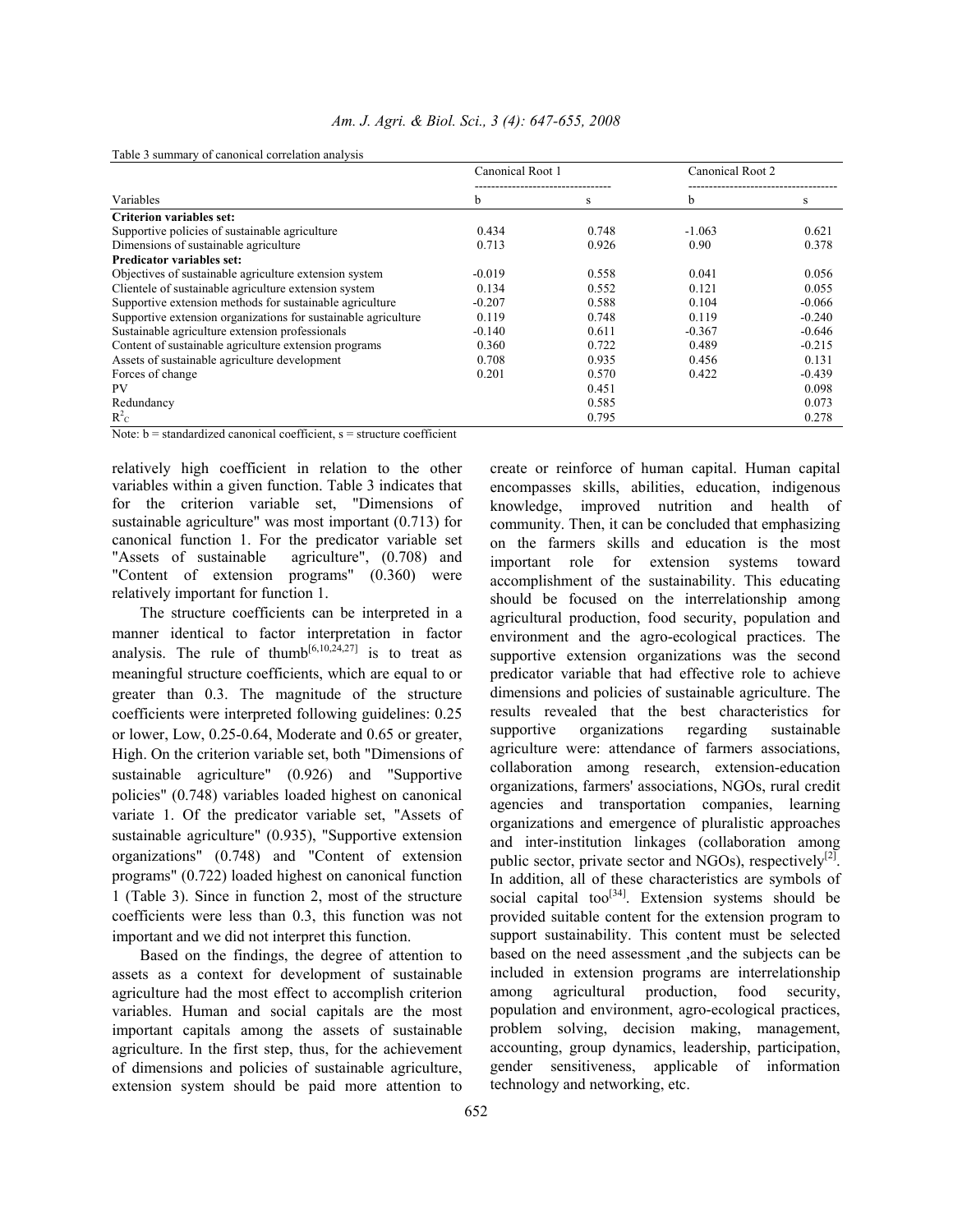### **COCLUSIONS**

 For the sustainable agriculture development in Iran, there is a greater need for reorientation in agricultural extension systems. From the aforementioned results, it is concluded that agricultural extension systems toward accomplishment of sustainability should be departed from reductionism thoughts $[3]$  and they must focus on holism and systemic perspectives. Respondents believed that the success and dynamism of system based-extension models depends on the identifying of environment and context of systems and the interactions that occur among them. Based on the pointed out pattern in this study, forces of change will be affected on the extension functions and dynamism of extension systems depend on the adaptation of these systems with these challenges. Systemic and holism perspective, new communication and information technology, participation and decentralization are the most important challenges that have an effect on the components of extension system toward accomplishment of sustainability within agriculture. Therefore, it would be necessary to train extension workers that they can be able to adapt whit these challenges. Identifying assets of agricultural sustainable development as a context for the functions of extension systems play key role for the achievement of sustainability, so that they known as the gene of model. Amongst these assets, human and social capital should be gave more attention rather than other assets. Finally, re-thinking in agricultural extension components is mandatory and we must strive to find new functions, strategies and objectives for extension systems toward sustainability.

#### **REFERENCES**

- 1. Ahmadvand, M. and E., Karami, 2007. Sustainable agriculture: Toward a conflict, management based agricultural extension. J. Applied Sci., 7: 3880- 3890. Doi: 10.3923/jas.2007.3880.3890
- 2. Allahyari, M.S. and M., Chizari, 2008. Supportive organizations regarding environmentally sound agriculture in Iran. Green Farm. J., 1: 1- 4.:http://www.greenfarming.in/PreviousIssues/Mar ch-2008.pdf
- 3. Allahyari, M.S. and M. Chizari, 2008. Role of extension-education methods to support dimensions of agricultural sustainability, Green Farm.J.,1:6-10. http://www.greenfarming.in/Previous-Issues/April-2008.pdf
- 4. Allahyari, M.S. and M., Chizari, 2008. Ability of extension system to accomplish supportive policies of sustainable agriculture in Iran. J. Applied Sci., 8: 3064-3067. Doi: 10.3923/jas.2008.3064.3067
- 5. Bartlett, J.E., J.W., Kotrlik and C.C. Higgins, 2001. Organizational research: Determining appropriate sample size in survey research. Info. Technol., Learning Performance, J. 19:43-50. http://www.osra.org/itlpj/bartlettkotrlikhiggins.pdf.
- 6. Cano, J., 1990. The relationship between instruction and student performance at the various levels of cognition among selected Ohio production agriculture programs. J. Agric. Educ., 31:74-80.

http://pubs.aged.tamu.edu/jae/pdf/Vol31/31-02 74.pdf

- 7. Chizari, M., J.R., Lindner and M. Zoghie, 1999. Perceptions of extension agents' educational needs regarding sustainable agriculture in the Khorasan Province, Iran. J. Agric. Educ., 40: 20-27. http://pubs.aged.tamu.edu/jae/pdf/Vol40/40-04  $20.$ pdf
- 8. Cho, K.M. and H., Boland, 2004. Education and extension for multi-functional agriculture: Extension concepts for sustainable agricultural development in Myanmar. In: proceedings of 20th Annual Conference of AIAEE, 23-29 May 2004. Dublin, Ireland, pp: 531-537. http://www.aiaee.org/2004/Accepted/069.pdf
- 9. Davis, J.A., 1971. Elementary Survey Analysis.1st Edn. Englewood Cliffs, NJ, Prentice-Hall. ISBN: 0132605473.
- 10. Farshadfar, E., 2005. Principals and Methods of Multivariate Statistics  $(1<sup>st</sup>$  edition). Taghbostan press, Kermanshah. ISBN: 1-95-5551-964
- 11. Flora, B.C., 1997. Enhancing community capitals: The optimization equation. Rural Dev. News,  $21(1)$ . http://www.ncrcrd.iastate.edu/newsletter/mar97/en hance.comm.cap.html
- 12. Flora, B.C., 1997. Building social capital: The importance of entrepreneurial social infrastructure. Rural Dev. News, 21(2).<br>http://www.ncrcrd.iastate.edu/newsletter/june97/bu ild-soc-capital.html
- 13. Gasteyer, S.P. and et al. 2002. Community participation for conservation and development of natural resources: A summary of literature and report of research findings. Delta Dev. J., 1: 56-78. http://www.ncrcrd.iastate.edu/pubs/flora/articles/de ltajournal57-84.pdf
- 14. Hair, J.F., B., Black, B., Babin, R.E. Anderson and R.L. Tatham, 2005. Multivariate Data Analysis. 6th Edn., Florida: Englewood Cliffs, NJ., Prentice Hall, ISBN: 8177585738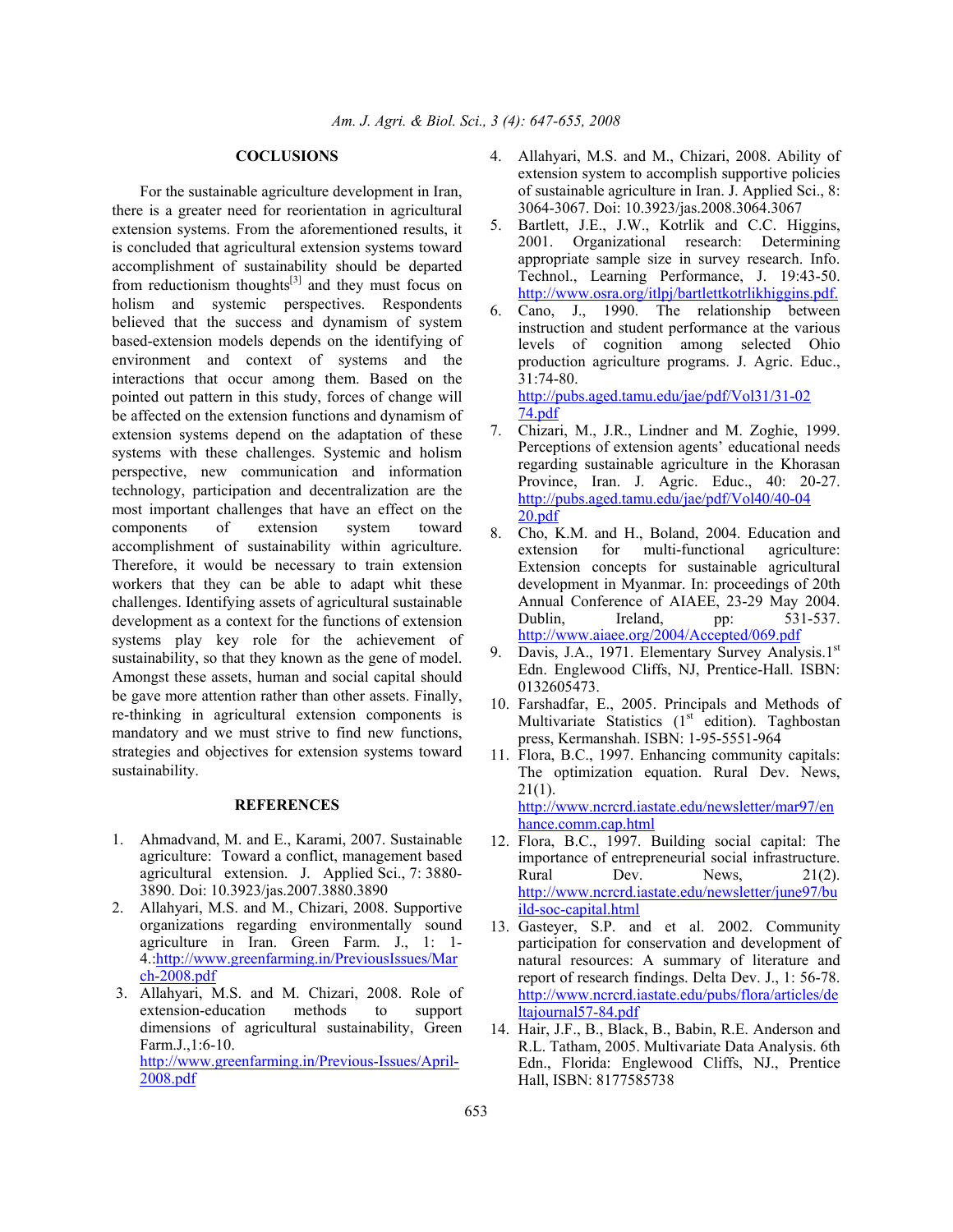- 15. Hersman, E.M., 2004. Knowledge and Dissemination of Sustainable Agriculture Practices by County Extension Agents in Ohio, Pennsylvania and West Virginia. Master's Thesis, Davis College of Agriculture, Forestry and Consumer Sciences, West Virginia University. https://eidr.wvu.edu/files/3398/Hersman\_Erin\_thes is.pdf
- 16. Ingram, J., 2008. Agronomist-farmer knowledge encounters: An analysis of knowledge exchange in the context of best management practices in England. Agric Hum Values, 25: 405-418. Doi: 10.1007/s10460-008-9134-0.
- 17. Kalantari, K., 2002. Data Processing and Analysis in Socio-Economic Research. 1<sup>st</sup> Edn. Sharif Publication, Tehran. ISBN: 963-5649-23-4.
- 18. Karami, E. and A. Mansoorabadi, 2008. Sustainable agricultural attitudes and behaviors: A gender analysis of Iranian farmers. Environ. Dev. Sustainability, Doi: 10.1007/s10668-007-9090-7.
- 19. Karami, E., 1995. Agricultural extension: The question of sustainable development in Iran. J. Sustainable Agric., 5: 61-72. Doi: 10.1300/J064v05n01\_05
- 20. Karbasioun, M., 2007. Towards a competency profile for the role of instruction of agricultural extension professionals in Esfahan. 1<sup>st</sup> Edn. Wageningen University and Research Centre, the Netherlands. Wageningen. ISBN: 90-8504-602-5. http://library.wur.nl/wda/dissertations/dis4170.pdf
- 21. Lawrence, A. and C., Garforth, 1997. Supporting sustainable agriculture through extension in Asia. Natural Resource Perspectives. No 21, London: ODI. http://www.odi.org.uk/resources/specialist/natural-

resource-perspectives/21-sustainable-agricultureextension-asia.pdf

- 22. Lindner, J.R., T.H., Murphy and G.E. Briers, 2001. Handling Non-response in social science research. J. Agric. Educ., 42: 43-53. http://pubs.aged.tamu.edu/jae/pdf/Vol42/42-04- 43.pdf
- 23. Moyo, E. and J. Hagmann, 2000. Facilitating competence development to put learning process approaches into practice in rural extension. In: Human Resources in Agriculture and Rural Development, FAO, ISBN: 92-5-004469-0. http://www.picoteam.org/publications/pdf/Facilitating%20Competence%20Development-2000.pdf
- 24. Myaskovsky, L., M.A. Dew, G.E. Switzer, M.L. McNulty, A.F. Di Martini and K.R. McCurry, 2005. Quality of life and coping strategies among lung transplant candidates and their family caregivers. Soci. Sci. Med., 60: 2321-2332. Doi:10.1016/j.socscimed.2004.10.001
- 25. Pretty, J.N., 1995. Regenerating agriculture. Policies and Practice for Sustainability and Self-Reliance. 1<sup>st</sup> Edn. London, Earthscan. ISBN: 964-90708-4-2
- 26. Qamar, M.K., 2002. Global trends in agricultural extension: challenges facing Asia and the Pacific region. Rome: FAO, Sustainable Development Department(SD). http://www.fao.org/sd/2002/KN0903a2\_en.htm
- 27. Roberts, T.G. and J.E. Dyer, 2005. The relationship of self-efficacy, motivation and critical thinking disposition to achievement and attitudes when an illustrated web lecture is used in an online Learning environment. J. Agric. Educ., 46: 12-23. http://pubs.aged.tamu.edu/jae/pdf/Vol46/46-02 12.pdf
- 28. Rogge, E., F., Nevens and H., Gulinck, 2007. Perception of rural landscapes in Flanders: Looking beyond aesthetics. Landscape Urban Plann., 82: 159-174. Doi:10.1016/j.landurbplan. 2007.02.006.
- 29. Roling, N.G., 1994. Facilitating Sustainable agriculture: turning policy models upside down. In: Beyond Farmer First, Rural People's Knowledge, Agricultural Research and Extension Practices, Scoones, I. and J. Thompson (Eds.). Intermediate Technology Publications, London, pp: 467-473. ISBN: 964-94103-1-7
- 30. Roling, N.G. and M.A.E. Wagemakers, 1998. Facilitating Sustainable Agriculture, Participatory Learning and Adaptive Management in times of Environmental Uncertainty. $1<sup>st</sup>$  Edn. Cambridge University Press. Cambridge. ISBN: 0-521-79481- 1
- 31. Schul, P.L., W.M. Pride and T.L. Little, 1983. The impact of channel leadership behavior on intrachannel conflict. J. Market. 47: 21-34. http://www.jstor.org/pss/1251194
- 32. Seepersad, J., 1994. Improving agricultural extension through a systems approach: Lessons from the Caribbean agricultural extension project. J. Int. Agric. Extension Educ., 1: 22-27. http://www.aiaee.org/archive/Vol-1.2.pdf
- 33. Somers, N. 1998. Learning about sustainable agriculture: The case of Dutch arable farmers. In N.G. Roling and M.A.E. Wagemaker (Ed). Facilitating sustainable agriculture, Cambridge, Cambridge University. ISBN : 0-521-79481-1.
- 34. Swanson, B.E. 2006. The changing role of agricultural extension in globally economy. J. Int. Agric. Extension Educ., 13: 5-18. http://www.aiaee.org/archive/Vol-13.3.pdf
- 35. Toness, A.S., 2001. The potential of Participatory Rural Appraisal (PRA) approaches and methods for agricultural extension and development in 21st century. J. Int. Agric. Extension Educ., 8: 25-37. http://www.aiaee.org/archive/Vol-8.1.pdf